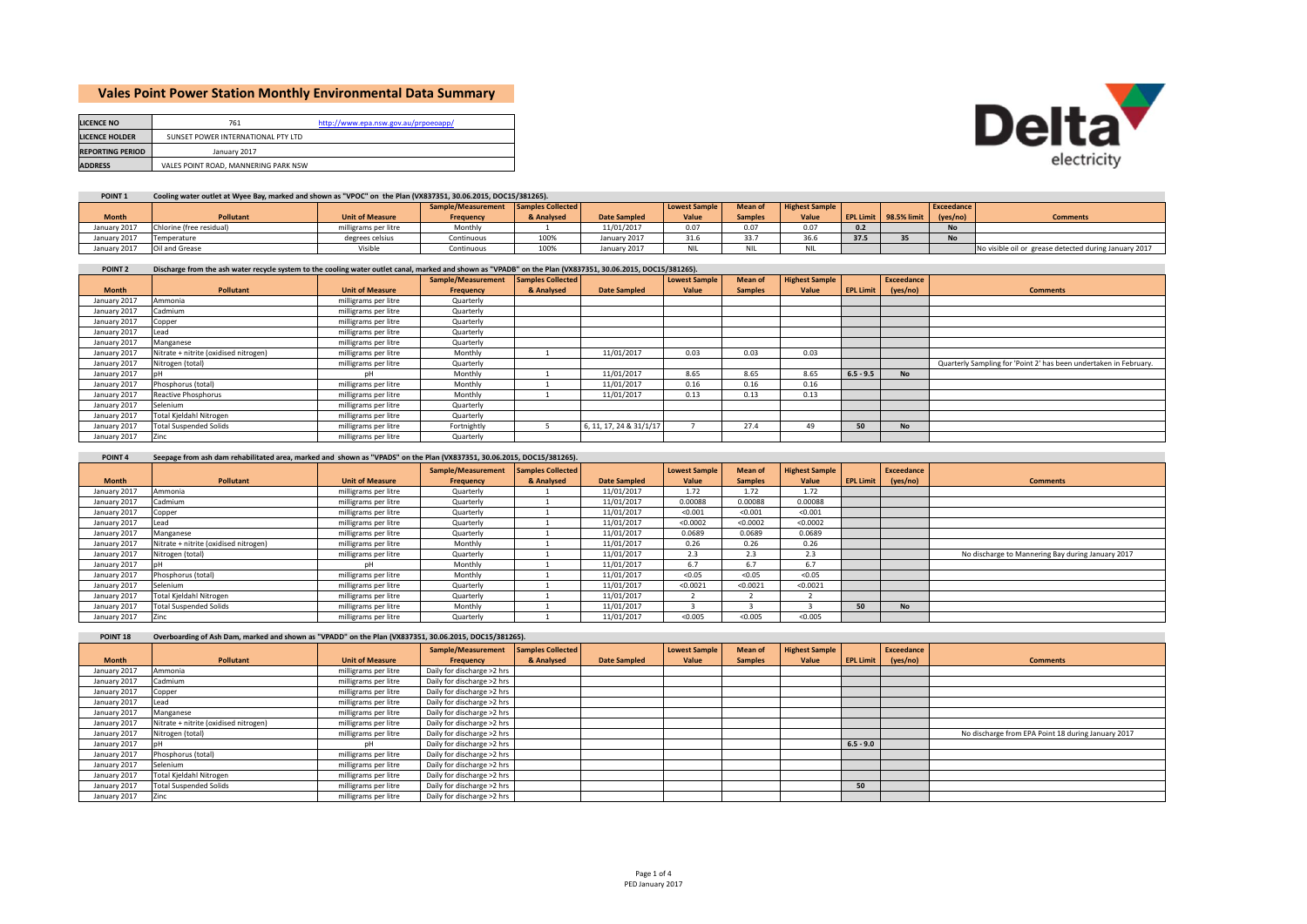| <b>POINT 19</b> | Groundwater bore, marked and shown as "VPGM/D3" on the Plan (VX837351, 30.06.2015, DOC15/381265). |                             |                    |                          |                     |                      |                |                       |                  |                   |                 |
|-----------------|---------------------------------------------------------------------------------------------------|-----------------------------|--------------------|--------------------------|---------------------|----------------------|----------------|-----------------------|------------------|-------------------|-----------------|
|                 |                                                                                                   |                             | Sample/Measurement | <b>Samples Collected</b> |                     | <b>Lowest Sample</b> | Mean of        | <b>Highest Sample</b> |                  | <b>Exceedance</b> |                 |
| <b>Month</b>    | Pollutant                                                                                         | <b>Unit of Measure</b>      | Frequency          | & Analysed               | <b>Date Sampled</b> | Value                | <b>Samples</b> | Value                 | <b>EPL Limit</b> | (yes/no)          | <b>Comments</b> |
| January 2017    | Arsenic                                                                                           | milligrams per litre        | Quarterly          |                          | 11/01/2017          | 0.0395               | 0.0395         | 0.0395                |                  |                   |                 |
| January 2017    | Cadmium                                                                                           | milligrams per litre        | Quarterly          |                          | 11/01/2017          | < 0.00021            | < 0.00021      | < 0.00021             |                  |                   |                 |
| January 2017    | Calcium                                                                                           | milligrams per litre        | Quarterly          |                          | 11/01/2017          | 797                  | 797            | 797                   |                  |                   |                 |
| January 2017    | Chromium                                                                                          | milligrams per litre        | Quarterly          |                          | 11/01/2017          | 0.0062               | 0.0062         | 0.0062                |                  |                   |                 |
| January 2017    | Copper                                                                                            | milligrams per litre        | Quarterly          |                          | 11/01/2017          | 0.0076               | 0.0076         | 0.0076                |                  |                   |                 |
| January 2017    | Electrical conductivity                                                                           | microsiemens per centimetre | Quarterly          |                          | 11/01/2017          | 35900                | 35900          | 35900                 |                  |                   |                 |
| January 2017    | <b>Iron</b>                                                                                       | milligrams per litre        | Quarterly          |                          | 11/01/2017          | 77.8                 | 77.8           | 77.8                  |                  |                   |                 |
| January 2017    | Lead                                                                                              | milligrams per litre        | Quarterly          |                          | 11/01/2017          | 0.0082               | 0.0082         | 0.0082                |                  |                   |                 |
| January 2017    | Magnesium                                                                                         | milligrams per litre        | Quarterly          |                          | 11/01/2017          | 951                  | 951            | 951                   |                  |                   |                 |
| January 2017    | Manganese                                                                                         | milligrams per litre        | Quarterly          |                          | 11/01/2017          | 5.68                 | 5.68           | 5.68                  |                  |                   |                 |
| January 2017    | Nickel                                                                                            | milligrams per litre        | Quarterly          |                          | 11/01/2017          | 0.0255               | 0.0255         | 0.0255                |                  |                   |                 |
| January 2017    |                                                                                                   | pН                          | Quarterly          |                          | 11/01/2017          | 5.24                 | 5.24           | 5.24                  |                  |                   |                 |
| January 2017    | Potassium                                                                                         | milligrams per litre        | Quarterly          |                          | 11/01/2017          | 97                   | 97             | 97                    |                  |                   |                 |
| January 2017    | Selenium                                                                                          | milligrams per litre        | Quarterly          |                          | 11/01/2017          | 0.0024               | 0.0024         | 0.0024                |                  |                   |                 |
| January 2017    | Sodium                                                                                            | milligrams per litre        | Quarterly          |                          | 11/01/2017          | 5900                 | 5900           | 5900                  |                  |                   |                 |
| January 2017    | <b>Standing Water Level</b>                                                                       | metres                      | Quarterly          |                          | 11/01/2017          | 3.81                 | 3.81           | 3.81                  |                  |                   |                 |
| January 2017    | Zinc.                                                                                             | milligrams per litre        | Quarterly          |                          | 11/01/2017          | 0.028                | 0.028          | 0.028                 |                  |                   |                 |

# **POINT 20 Groundwater bore, marked and shown as "VPGM/D5" on the Plan (VX837351, 30.06.2015, DOC15/381265).**

|              |                             |                             | Sample/Measurement | <b>Samples Collected</b> |                     | <b>Lowest Sample</b> | <b>Mean of</b> | <b>Highest Sample</b> |                  | <b>Exceedance</b> |                 |
|--------------|-----------------------------|-----------------------------|--------------------|--------------------------|---------------------|----------------------|----------------|-----------------------|------------------|-------------------|-----------------|
| <b>Month</b> | <b>Pollutant</b>            | <b>Unit of Measure</b>      | Frequency          | & Analysed               | <b>Date Sampled</b> | Value                | <b>Samples</b> | Value                 | <b>EPL Limit</b> | (yes/no)          | <b>Comments</b> |
| January 2017 | Arsenic                     | milligrams per litre        | Quarterly          |                          | 11/01/2017          | 0.0122               | 0.0122         | 0.0122                |                  |                   |                 |
| January 2017 | Cadmium                     | milligrams per litre        | Quarterly          |                          | 11/01/2017          | 0.00006              | 0.00006        | 0.00006               |                  |                   |                 |
| January 2017 | Calcium                     | milligrams per litre        | Quarterly          |                          | 11/01/2017          | 324                  | 324            | 324                   |                  |                   |                 |
| January 2017 | Chromium                    | milligrams per litre        | Quarterly          |                          | 11/01/2017          | 0.0027               | 0.0027         | 0.0027                |                  |                   |                 |
| January 2017 | Copper                      | milligrams per litre        | Quarterly          |                          | 11/01/2017          | 0.0142               | 0.0142         | 0.0142                |                  |                   |                 |
| January 2017 | Electrical conductivity     | microsiemens per centimetre | Quarterly          |                          | 11/01/2017          | 17500                | 17500          | 17500                 |                  |                   |                 |
| January 2017 | Iron                        | milligrams per litre        | Quarterly          |                          | 11/01/2017          | 125                  | 125            | 125                   |                  |                   |                 |
| January 2017 | Lead                        | milligrams per litre        | Quarterly          |                          | 11/01/2017          | 0.0086               | 0.0086         | 0.0086                |                  |                   |                 |
| January 2017 | Magnesium                   | milligrams per litre        | Quarterly          |                          | 11/01/2017          | 642                  | 642            | 642                   |                  |                   |                 |
| January 2017 | Manganese                   | milligrams per litre        | Quarterly          |                          | 11/01/2017          | 1.66                 | 1.66           | 1.66                  |                  |                   |                 |
| January 2017 | Nickel                      | milligrams per litre        | Quarterly          |                          | 11/01/2017          | 0.0808               | 0.0808         | 0.0808                |                  |                   |                 |
| January 2017 |                             | DH                          | Quarterly          |                          | 11/01/2017          | 5.07                 | 5.07           | 5.07                  |                  |                   |                 |
| January 2017 | Potassium                   | milligrams per litre        | Quarterly          |                          | 11/01/2017          | 26                   | 26             | 26                    |                  |                   |                 |
| January 2017 | Selenium                    | milligrams per litre        | Quarterly          |                          | 11/01/2017          | 0.0043               | 0.0043         | 0.0043                |                  |                   |                 |
| January 2017 | Sodium                      | milligrams per litre        | Quarterly          |                          | 11/01/2017          | 3460                 | 3460           | 3460                  |                  |                   |                 |
| January 2017 | <b>Standing Water Level</b> | metres                      | Quarterly          |                          | 11/01/2017          | 0.95                 | 0.95           | 0.95                  |                  |                   |                 |
| January 2017 | Zinc                        | milligrams per litre        | Quarterly          |                          | 11/01/2017          | 0.317                | 0.317          | 0.317                 |                  |                   |                 |

| POINT <sub>21</sub> | Groundwater bore, marked and shown as "VPGM/D6" on the Plan (VX837351, 30.06.2015, DOC15/381265). |                             |                                 |                                        |                     |                               |                                  |                                |                  |                        |                 |
|---------------------|---------------------------------------------------------------------------------------------------|-----------------------------|---------------------------------|----------------------------------------|---------------------|-------------------------------|----------------------------------|--------------------------------|------------------|------------------------|-----------------|
| <b>Month</b>        | Pollutant                                                                                         | <b>Unit of Measure</b>      | Sample/Measurement<br>Frequency | <b>Samples Collected</b><br>& Analysed | <b>Date Sampled</b> | <b>Lowest Sample</b><br>Value | <b>Mean of</b><br><b>Samples</b> | <b>Highest Sample</b><br>Value | <b>EPL Limit</b> | Exceedance<br>(yes/no) | <b>Comments</b> |
| January 2017        | Arsenic                                                                                           | milligrams per litre        | Quarterly                       |                                        | 11/01/2017          | 0.0007                        | 0.0007                           | 0.0007                         |                  |                        |                 |
| January 2017        | Cadmium                                                                                           | milligrams per litre        | Quarterly                       |                                        | 11/01/2017          | < 0.00005                     | < 0.00005                        | < 0.00005                      |                  |                        |                 |
| January 2017        | Calcium                                                                                           | milligrams per litre        | Quarterly                       |                                        | 11/01/2017          | b                             | 6                                | b                              |                  |                        |                 |
| January 2017        | Chromium                                                                                          | milligrams per litre        | Quarterly                       |                                        | 11/01/2017          | 0.004                         | 0.004                            | 0.004                          |                  |                        |                 |
| January 2017        | Copper                                                                                            | milligrams per litre        | Quarterly                       |                                        | 11/01/2017          | 0.0039                        | 0.0039                           | 0.0039                         |                  |                        |                 |
| January 2017        | Electrical conductivity                                                                           | microsiemens per centimetre | Quarterly                       |                                        | 11/01/2017          | 903                           | 903                              | 903                            |                  |                        |                 |
| January 2017        | ron                                                                                               | milligrams per litre        | Quarterly                       |                                        | 11/01/2017          | 8.27                          | 8.27                             | 8.27                           |                  |                        |                 |
| January 2017        | Lead                                                                                              | milligrams per litre        | Quarterly                       |                                        | 11/01/2017          | 0.0086                        | 0.0086                           | 0.0086                         |                  |                        |                 |
| January 2017        | Magnesium                                                                                         | milligrams per litre        | Quarterly                       |                                        | 11/01/2017          | 14                            | 14                               | 14                             |                  |                        |                 |
| January 2017        | Manganese                                                                                         | milligrams per litre        | Quarterly                       |                                        | 11/01/2017          | 0.117                         | 0.117                            | 0.117                          |                  |                        |                 |
| January 2017        | Nickel                                                                                            | milligrams per litre        | Quarterly                       |                                        | 11/01/2017          | 0.0086                        | 0.0086                           | 0.0086                         |                  |                        |                 |
| January 2017        |                                                                                                   | DH                          | Quarterly                       |                                        | 11/01/2017          | 4.8                           | 4.8                              | 4.8                            |                  |                        |                 |
| January 2017        | Potassium                                                                                         | milligrams per litre        | Quarterly                       |                                        | 11/01/2017          |                               |                                  |                                |                  |                        |                 |
| January 2017        | Selenium                                                                                          | milligrams per litre        | Quarterly                       |                                        | 11/01/2017          | 0.0002                        | 0.0002                           | 0.0002                         |                  |                        |                 |
| January 2017        | Sodium                                                                                            | milligrams per litre        | Quarterly                       |                                        | 11/01/2017          | 94                            | 94                               | 94                             |                  |                        |                 |
| January 2017        | <b>Standing Water Level</b>                                                                       | metres                      | Quarterly                       |                                        | 11/01/2017          | 2.97                          | 2.97                             | 2.97                           |                  |                        |                 |
| January 2017        | Zinc                                                                                              | milligrams per litre        | Quarterly                       |                                        | 11/01/2017          | 0.026                         | 0.026                            | 0.026                          |                  |                        |                 |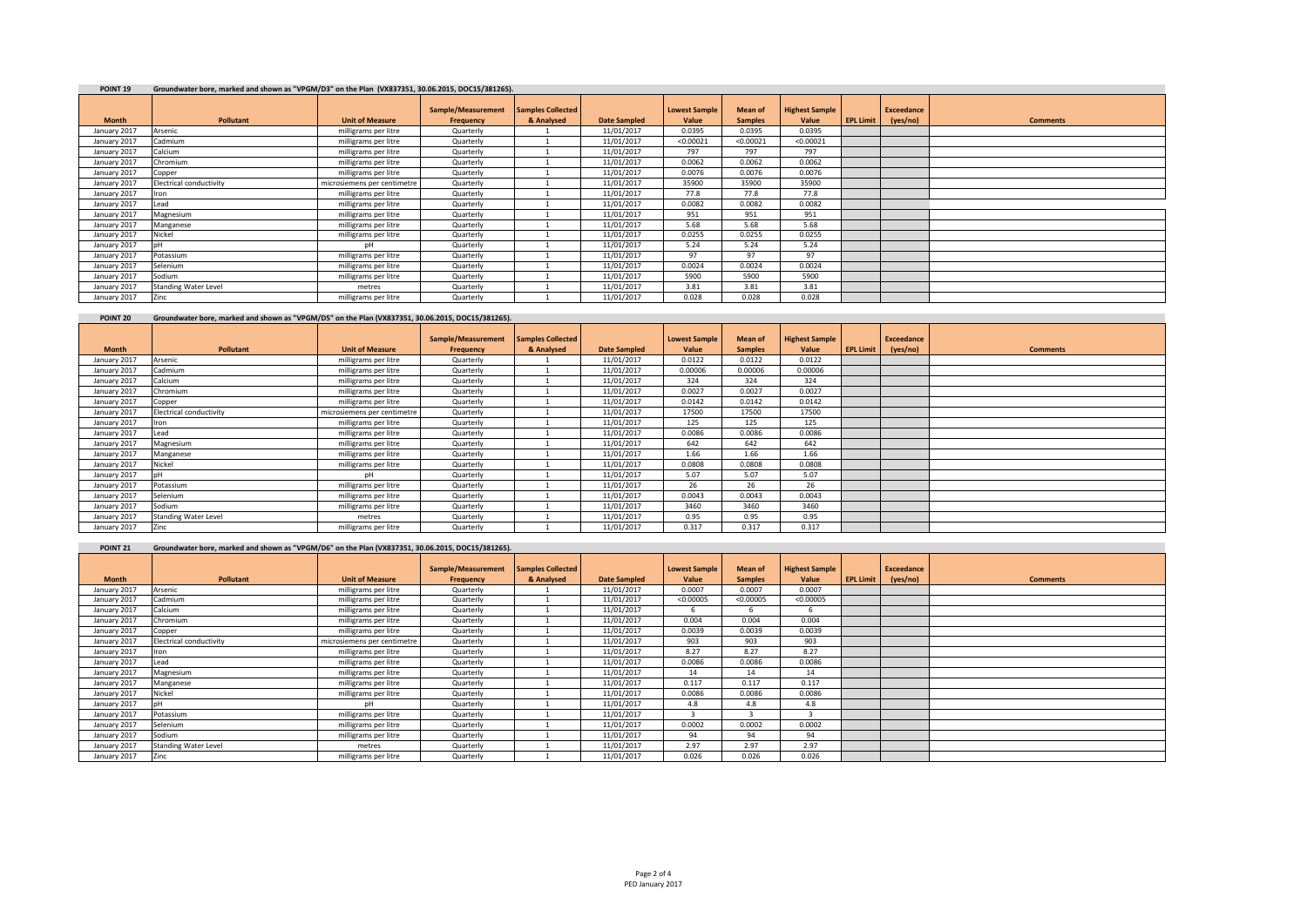| POINT <sub>22</sub> | Groundwater bore, marked and shown as "VPGM/D8" on the Plan (VX837351, 30.06.2015, DOC15/381265). |                             |                    |                          |                     |                      |                |                       |                  |                   |                 |
|---------------------|---------------------------------------------------------------------------------------------------|-----------------------------|--------------------|--------------------------|---------------------|----------------------|----------------|-----------------------|------------------|-------------------|-----------------|
|                     |                                                                                                   |                             | Sample/Measurement | <b>Samples Collected</b> |                     | <b>Lowest Sample</b> | Mean of        | <b>Highest Sample</b> |                  | <b>Exceedance</b> |                 |
| <b>Month</b>        | Pollutant                                                                                         | <b>Unit of Measure</b>      | Frequency          | & Analysed               | <b>Date Sampled</b> | Value                | <b>Samples</b> | Value                 | <b>EPL Limit</b> | (yes/no)          | <b>Comments</b> |
| January 2017        | Arsenic                                                                                           | milligrams per litre        | Quarterly          |                          | 11/01/2017          | 0.0353               | 0.0353         | 0.0353                |                  |                   |                 |
| January 2017        | Cadmium                                                                                           | milligrams per litre        | Quarterly          |                          | 11/01/2017          | 0.0007               | 0.0007         | 0.0007                |                  |                   |                 |
| January 2017        | Calcium                                                                                           | milligrams per litre        | Quarterly          |                          | 11/01/2017          | 524                  | 524            | 524                   |                  |                   |                 |
| January 2017        | Chromium                                                                                          | milligrams per litre        | Quarterly          |                          | 11/01/2017          | 0.0508               | 0.0508         | 0.0508                |                  |                   |                 |
| January 2017        | Copper                                                                                            | milligrams per litre        | Quarterly          |                          | 11/01/2017          | 0.0419               | 0.0419         | 0.0419                |                  |                   |                 |
| January 2017        | Electrical conductivity                                                                           | microsiemens per centimetre | Quarterly          |                          | 11/01/2017          | 47000                | 47000          | 47000                 |                  |                   |                 |
| January 2017        | <b>Iron</b>                                                                                       | milligrams per litre        | Quarterly          |                          | 11/01/2017          | 15.8                 | 15.8           | 15.8                  |                  |                   |                 |
| January 2017        | Lead                                                                                              | milligrams per litre        | Quarterly          |                          | 11/01/2017          | 0.0525               | 0.0525         | 0.0525                |                  |                   |                 |
| January 2017        | Magnesium                                                                                         | milligrams per litre        | Quarterly          |                          | 11/01/2017          | 1380                 | 1380           | 1380                  |                  |                   |                 |
| January 2017        | Manganese                                                                                         | milligrams per litre        | Quarterly          |                          | 11/01/2017          | 0.588                | 0.588          | 0.588                 |                  |                   |                 |
| January 2017        | Nickel                                                                                            | milligrams per litre        | Quarterly          |                          | 11/01/2017          | 0.0466               | 0.0466         | 0.0466                |                  |                   |                 |
| January 2017        |                                                                                                   | pН                          | Quarterly          |                          | 11/01/2017          | 6.64                 | 6.64           | 6.64                  |                  |                   |                 |
| January 2017        | Potassium                                                                                         | milligrams per litre        | Quarterly          |                          | 11/01/2017          | 336                  | 336            | 336                   |                  |                   |                 |
| January 2017        | Selenium                                                                                          | milligrams per litre        | Quarterly          |                          | 11/01/2017          | 0.0072               | 0.0072         | 0.0072                |                  |                   |                 |
| January 2017        | Sodium                                                                                            | milligrams per litre        | Quarterly          |                          | 11/01/2017          | 9000                 | 9000           | 9000                  |                  |                   |                 |
| January 2017        | <b>Standing Water Level</b>                                                                       | metres                      | Quarterly          |                          | 11/01/2017          | 0.21                 | 0.21           | 0.21                  |                  |                   |                 |
| January 2017        | Zinc.                                                                                             | milligrams per litre        | Quarterly          |                          | 11/01/2017          | 0.462                | 0.462          | 0.462                 |                  |                   |                 |

# **POINT 23 Groundwater bore, marked and shown as "VPGM/D10" on the Plan (VX837351, 30.06.2015, DOC15/381265).**

|              |                                |                             | Sample/Measurement | <b>Samples Collected</b> |                     | <b>Lowest Sample</b> | Mean of        | <b>Highest Sample</b> |                  | <b>Exceedance</b> |                 |
|--------------|--------------------------------|-----------------------------|--------------------|--------------------------|---------------------|----------------------|----------------|-----------------------|------------------|-------------------|-----------------|
| <b>Month</b> | Pollutant                      | <b>Unit of Measure</b>      | Frequency          | & Analysed               | <b>Date Sampled</b> | Value                | <b>Samples</b> | Value                 | <b>EPL Limit</b> | (yes/no)          | <b>Comments</b> |
| January 2017 | Arsenic                        | milligrams per litre        | Quarterly          |                          | 11/01/2017          | 0.0051               | 0.0051         | 0.0051                |                  |                   |                 |
| January 2017 | Cadmium                        | milligrams per litre        | Quarterly          |                          | 11/01/2017          | 0.00008              | 0.00008        | 0.00008               |                  |                   |                 |
| January 2017 | Calcium                        | milligrams per litre        | Quarterly          |                          | 11/01/2017          |                      |                |                       |                  |                   |                 |
| January 2017 | Chromium                       | milligrams per litre        | Quarterly          |                          | 11/01/2017          | 0.0314               | 0.0314         | 0.0314                |                  |                   |                 |
| January 2017 | Copper                         | milligrams per litre        | Quarterly          |                          | 11/01/2017          | 0.0226               | 0.0226         | 0.0226                |                  |                   |                 |
| January 2017 | <b>Electrical conductivity</b> | microsiemens per centimetre | Quarterly          |                          | 11/01/2017          | 918                  | 918            | 918                   |                  |                   |                 |
| January 2017 | Iron                           | milligrams per litre        | Quarterly          |                          | 11/01/2017          | 0.506                | 0.506          | 0.506                 |                  |                   |                 |
| January 2017 | Lead                           | milligrams per litre        | Quarterly          |                          | 11/01/2017          | 0.0168               | 0.0168         | 0.0168                |                  |                   |                 |
| January 2017 | Magnesium                      | milligrams per litre        | Quarterly          |                          | 11/01/2017          | 19                   | 19             | 19                    |                  |                   |                 |
| January 2017 | Manganese                      | milligrams per litre        | Quarterly          |                          | 11/01/2017          | 0.0906               | 0.0906         | 0.0906                |                  |                   |                 |
| January 2017 | Nickel                         | milligrams per litre        | Quarterly          |                          | 11/01/2017          | 0.011                | 0.011          | 0.011                 |                  |                   |                 |
| January 2017 | nH                             | pН                          | Quarterly          |                          | 11/01/2017          | 4.06                 | 4.06           | 4.06                  |                  |                   |                 |
| January 2017 | Potassium                      | milligrams per litre        | Quarterly          |                          | 11/01/2017          |                      |                |                       |                  |                   |                 |
| January 2017 | Selenium                       | milligrams per litre        | Quarterly          |                          | 11/01/2017          | 0.0009               | 0.0009         | 0.0009                |                  |                   |                 |
| January 2017 | Sodium                         | milligrams per litre        | Quarterly          |                          | 11/01/2017          | 118                  | 118            | 118                   |                  |                   |                 |
| January 2017 | <b>Standing Water Level</b>    | metres                      | Quarterly          |                          | 11/01/2017          | 0.45                 | 0.45           | 0.45                  |                  |                   |                 |
| January 2017 | <b>Zinc</b>                    | milligrams per litre        | Quarterly          |                          | 11/01/2017          | 0.07                 | 0.07           | 0.07                  |                  |                   |                 |
|              |                                |                             |                    |                          |                     |                      |                |                       |                  |                   |                 |

| POINT <sub>11</sub> | Stack serving Boiler Unit No. 5, marked and shown as "11" on the Plan (VX837351, 30.06.2015, DOC15/381265). |                            |                    |                          |                     |                      |                |                       |                  |                   |                 |
|---------------------|-------------------------------------------------------------------------------------------------------------|----------------------------|--------------------|--------------------------|---------------------|----------------------|----------------|-----------------------|------------------|-------------------|-----------------|
|                     |                                                                                                             |                            | Sample/Measurement | <b>Samples Collected</b> |                     | <b>Lowest Sample</b> | <b>Mean of</b> | <b>Highest Sample</b> |                  | <b>Exceedance</b> |                 |
| <b>Month</b>        | Pollutant                                                                                                   | <b>Unit of Measure</b>     | Frequency          | & Analysed               | <b>Date Sampled</b> | Value                | <b>Samples</b> | Value                 | <b>EPL Limit</b> | (yes/no)          | <b>Comments</b> |
| January 2017        | Cadmium                                                                                                     | milligrams per cubic metre | Yearly             |                          |                     |                      |                |                       |                  | <b>No</b>         |                 |
| January 2017        | Chlorine                                                                                                    | milligrams per cubic metre | Yearly             |                          |                     |                      |                |                       | 200              | <b>No</b>         |                 |
| January 2017        | Copper                                                                                                      | milligrams per cubic metre | Yearly             |                          |                     |                      |                |                       |                  |                   |                 |
| January 2017        | Hydrogen chloride                                                                                           | milligrams per cubic metre | Yearly             |                          |                     |                      |                |                       | 100              | <b>No</b>         |                 |
| January 2017        | Mercury                                                                                                     | milligrams per cubic metre | Yearly             |                          |                     |                      |                |                       |                  | <b>No</b>         |                 |
| January 2017        | Moisture                                                                                                    | percent                    | Yearly             |                          |                     |                      |                |                       |                  |                   |                 |
| January 2017        | Molecular weight of stack gases                                                                             | grams per gram mole        | Yearly             |                          |                     |                      |                |                       |                  |                   |                 |
| January 2017        | Nitrogen Oxides                                                                                             | milligrams per cubic metre | Continuous         | 100%                     | January 2017        | 309                  | 642            | 964                   | 1500             | <b>No</b>         |                 |
| January 2017        | Sulfuric acid mist and sulfur trioxide (as SO3)                                                             | milligrams per cubic metre | Yearly             |                          |                     |                      |                |                       | 100              | <b>No</b>         |                 |
| January 2017        | Sulphur dioxide                                                                                             | parts per million          | Continuous         | 100%                     | January 2017        | 147                  | 187            | 226                   | 600              | <b>No</b>         |                 |
| January 2017        | Temperature                                                                                                 | degrees Celsius            | Yearly             |                          |                     |                      |                |                       |                  |                   |                 |
| January 2017        | Total Fluoride                                                                                              | milligrams per cubic metre | Yearly             |                          |                     |                      |                |                       | 50               | <b>No</b>         |                 |
| January 2017        | <b>Total Solid Particles</b>                                                                                | milligrams per cubic metre | Yearly             |                          |                     |                      |                |                       | 100              | <b>No</b>         |                 |
| January 2017        | Type 1 and Type 2 substances in aggregate                                                                   | milligrams per cubic metre | Yearly             |                          |                     |                      |                |                       |                  | <b>No</b>         |                 |
| January 2017        | <b>Undifferentiated Particulates</b>                                                                        | milligrams per cubic metre | Continuous         | 100%                     | January 2017        | 6.9                  | 15.7           | 54.7                  |                  |                   |                 |
| January 2017        | Velocity                                                                                                    | metres per second          | Yearly             |                          |                     |                      |                |                       |                  |                   |                 |
| January 2017        | Volatile organic compounds                                                                                  | parts per million          | Yearly             |                          |                     |                      |                |                       |                  |                   |                 |
| January 2017        | Volumetric flowrate                                                                                         | cubic metres per second    | Yearly             |                          |                     |                      |                |                       |                  |                   |                 |